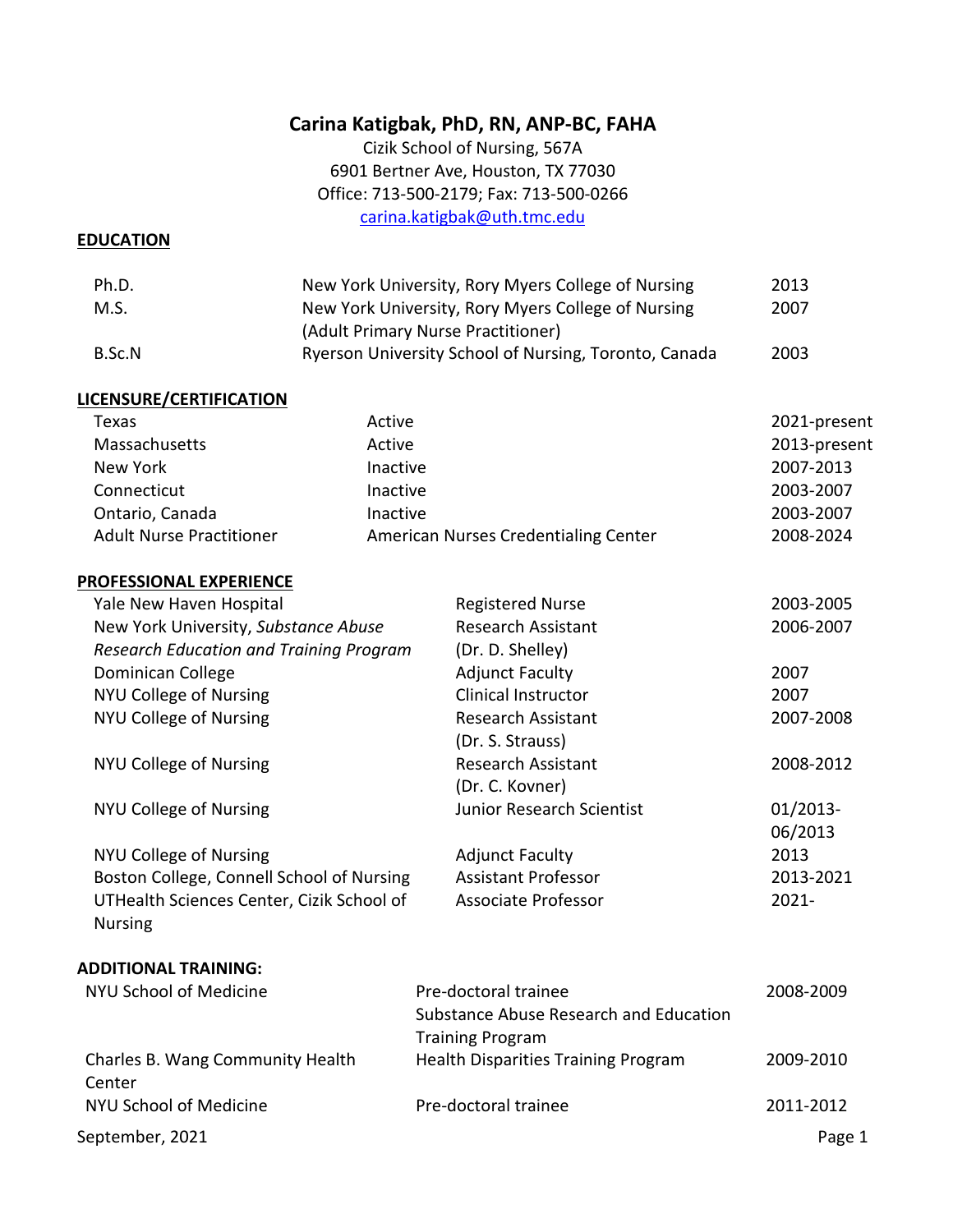|                                                                                                         | <b>CDC-CUNY Prevention Research Center</b>                                   |                |
|---------------------------------------------------------------------------------------------------------|------------------------------------------------------------------------------|----------------|
| Harvard School of Public Health                                                                         | Responsible Conduct of Research                                              | 2013           |
| University of Pennsylvania,                                                                             | <b>Summer Nursing Research Institute</b>                                     | 2014           |
| Center for Health Equity Research                                                                       |                                                                              |                |
| Johns Hopkins University,                                                                               | Summer Research Institute: Developing                                        | 2016           |
| Center for Innovative Care in Aging                                                                     | <b>Behavioral Interventions</b>                                              |                |
| NYU Rory Myers College of Nursing                                                                       | Hartford Institute for Geriatric Nursing,                                    | 2016           |
|                                                                                                         | Summer Research Scholars Program                                             |                |
| National Institute of Nursing Research                                                                  | Precision Health: Smart Technologies,                                        | 2019           |
|                                                                                                         | Smart Health Bootcamp                                                        |                |
| <b>HONORS &amp; AWARDS</b>                                                                              |                                                                              |                |
| <b>Nursing Faculty Bursary Award</b>                                                                    | <b>Ryerson University</b>                                                    | 2000           |
| Master's Traineeship Scholar                                                                            | <b>NYU College of Nursing</b>                                                | 2005-2007      |
| Greenidge International Education                                                                       | <b>NYU College of Nursing</b>                                                | 2005           |
| Scholarship                                                                                             |                                                                              |                |
| Charles W. Greenidge, FRCS London                                                                       | <b>NYU College of Nursing</b>                                                | 2006-2007      |
| Scholarship for Cardiovascular Nursing                                                                  |                                                                              |                |
| Erline Perkins McGriff Leadership Award                                                                 | <b>NYU College of Nursing</b>                                                | 2007, '09, '10 |
| Distinguished Student-Adult Primary Care<br><b>NP</b>                                                   | <b>NYU College of Nursing</b>                                                | 2007           |
| Dean's Award for Student Research                                                                       | <b>NYU College of Nursing</b>                                                | 2007           |
| NYU College of Nursing Research Fellow                                                                  | <b>NYU College of Nursing</b>                                                | 2008           |
| <b>Outstanding Presentation (Nursing</b>                                                                | NYU College of Dentistry Annual                                              | 2008           |
| Research), "Oral Health of Patients with<br>HIV/AIDS: An Integrative Review,"                           | <b>Student Research Competition</b>                                          |                |
| 2 <sup>nd</sup> place, Best Doctoral Student                                                            | <b>Eastern Nursing Research Society</b>                                      | 2011           |
| Presentation, "Diabetes Care and Rural Black<br>Americans: A State of the Science,"<br>Philadelphia, PA |                                                                              |                |
| Susan Kun Leddy Memorial Award                                                                          | <b>NYU College of Nursing</b>                                                | 2012           |
| Distinguished Doctoral Dissertation Award                                                               | <b>NYU College of Nursing</b>                                                | 2013           |
| 3rd place - Annual Spring Research Program,                                                             | Sigma Theta Tau (Alpha Chi Chapter)                                          | 2015           |
| 2 <sup>nd</sup> place - Annual Spring Research Program,                                                 | Sigma Theta Tau (Alpha Chi Chapter)                                          | 2017           |
| <b>Mentor Award</b>                                                                                     | Sigma Theta Tau (Alpha Chi Chapter)                                          | 2017           |
| <b>Community Service Award</b>                                                                          | <b>Chinese Consolidated Benevolent</b><br><b>Association of New England</b>  | 2018           |
| Fellow of the American Heart Association<br>(FAHA)                                                      | <b>American Heart Association</b>                                            | 2018           |
| Best Published Manuscript - Honorable<br>Mention                                                        | Asian Pacific Islander Caucus (APIC) -<br>American Public Health Association | 2018           |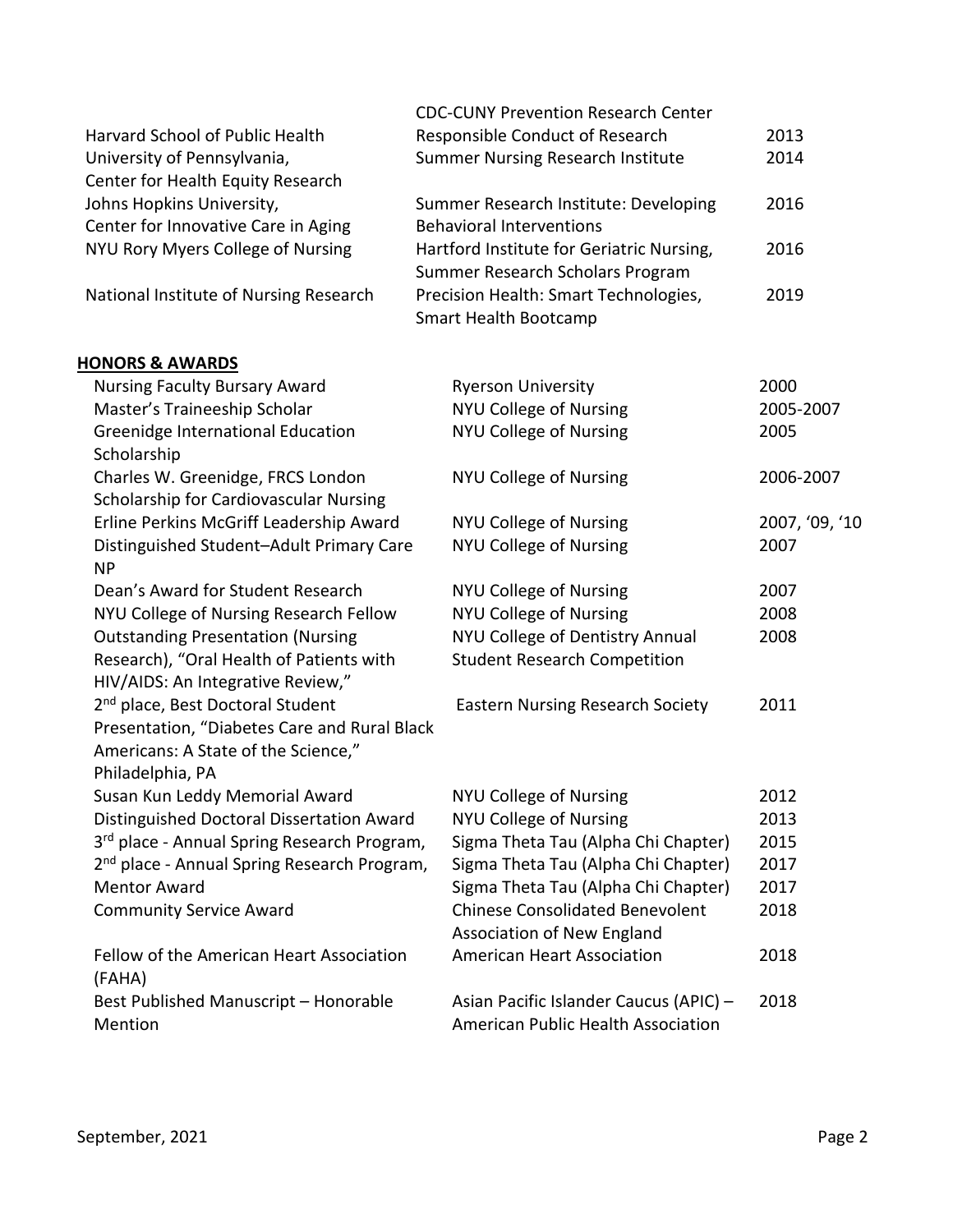## **GRANTS**

## Research Grants

| <b>Title</b>                                                                                                                             | <b>Funding Agency</b>                                                                                  | Role                                                                               | Amount   | <b>Dates</b>                                                       |
|------------------------------------------------------------------------------------------------------------------------------------------|--------------------------------------------------------------------------------------------------------|------------------------------------------------------------------------------------|----------|--------------------------------------------------------------------|
| Exploring the role of<br>community health workers<br>upon hypertension related<br>behaviors with Filipino<br>Americans in New York City  | Sigma Theta Tau<br><b>International Nursing</b><br>Honor Society, Doris<br><b>Bloch Research Award</b> | PI                                                                                 | \$3,000  | $5/1/2011 -$<br>6/31/2012                                          |
| Exploring the role of<br>community health workers<br>upon hypertension related<br>behaviors with Filipino<br>Americans in New York City. | <b>NYU-CUNY Prevention</b><br><b>Research Center</b><br>(U48DP005008)                                  | PI<br>Parent grant PI:<br>C.Trinh-Shevrin                                          | \$1,200  | $5/1/2011 -$<br>6/31/2012                                          |
| Exploring smoking among<br>Chinese immigrants in<br>Massachusetts                                                                        | Boston College,<br>Research Incentive<br>Grant                                                         | PI                                                                                 | \$15,000 | $6/1/2015 -$<br>6/31/2016                                          |
| Enhancing physical activity<br>for community dwelling<br>immigrant elders                                                                | Boston College,<br>Institute on Aging,<br>Aging Research<br><b>Incentive Grant</b>                     | PI                                                                                 | \$75,000 | $6/1/2016$ -<br>5/31/2019                                          |
| Together, we move: a multi-<br>component intervention to<br>increase physical activity for<br>ethnic minority older adults.              | National Institute of<br>Aging, Roybal Center<br>for Active Lifestyle<br>Interventions<br>P30-AG048785 | Pilot grant PI<br>Parent grant PI:<br>M. Lachman,<br><b>Brandeis</b><br>University | \$26,000 | $6/1/2018 -$<br>5/31/2019<br>(no-cost<br>extension to<br>5/31/2020 |
| Filipinx in Massachusetts<br><b>Health Survey</b>                                                                                        | Research Fellowship<br>Grant<br>Institute for Asian<br>American Studies,<br><b>UMass Boston</b>        | Mentor<br>PI: D. Maglalang                                                         | \$4,000  | 05/31/2019-<br>6/1/2020                                            |

## **PUBLICATIONS**

# **Publication Repositories:**

**Complete List of Published Work in MyBibliography:** 

https://www.ncbi.nlm.nih.gov/sites/myncbi/1VExifeBp6egGg/bibliography/57919345/public/?sort=dat e&direction=ascending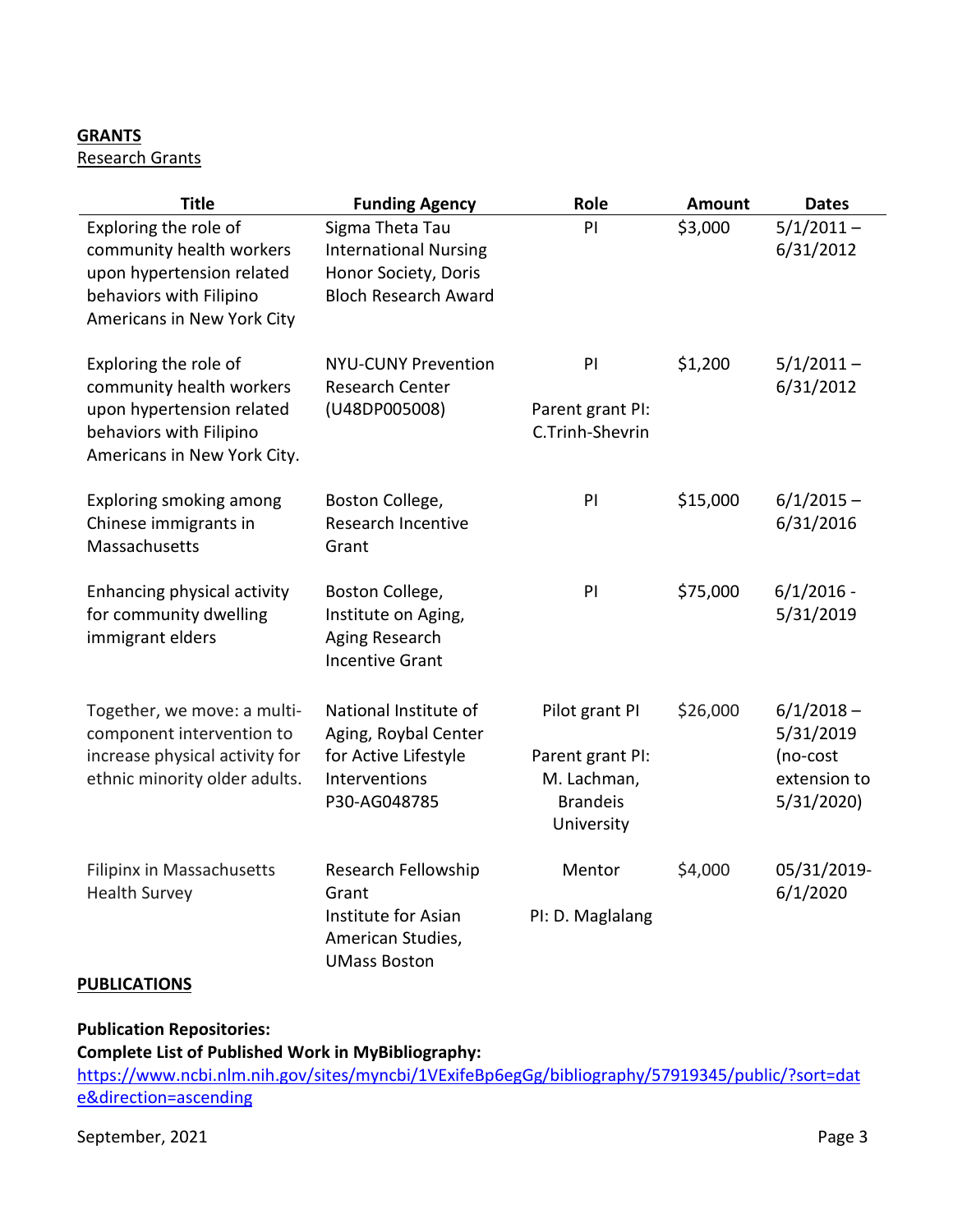ORCID: https://orcid.org/0000-0002-2060-7526 Peer Reviewed Publications (past to present)

- Code: \* = data-based, IF=impact factor
- \* Harris, G.H., Strauss, S., **Katigbak, C.,** Brar, B., & Brown, L., et al. (2010). Variation among state-level approaches to addressing alcohol abuse in opioid treatment programs. *Journal of Substance Abuse Treatment, 39*(1), 58-64. doi.org/10.1016/j.jsat.2010.03.01. (IF = 2.728)
- \* Strauss, S., Harris, G., **Katigbak, C**., Rindskopf, D., & Singh, S. et al. (2010). Alcohol education provided to opioid treatment program patients: Results of a nationwide survey. *Journal of Drug Education*, *40*(4), 379-93. doi.org/10.2190/DE.40.4.d. (IF=1.00)
- \* Kovner, C., Brewer, C., **Katigbak, C.**, Djukic, M., & Fatehi, F. (2012). Charting the course for nurses' achievement of higher education levels. *Journal of Professional Nursing, 28*(6), 333-43. doi: 10.1016/j.profnurs.2012.04.021. (IF = 2.104)
- \* Ursua, R., Aguilar, D., Wyatt, L, **Katigbak, C**., Islam, N., & Tandon, D., et al. (2014). A community health worker intervention to improve management of hypertension among Filipino Americans in New York and New Jersey: A pilot study. *Ethnicity & Disease,* 24(1) 67-76. doi.org/10.1016/j.pmedr.2018.05.002 (IF = 1.014)
- \* Kovner, C., Brewer, C., Fatehi, F., & **Katigbak, C.** Changing trends in newly licensed RNs. (2014). *American Journal of Nursing*, 114(2), 26-34. doi: 10.1097/01.NAJ.0000443767.20011.7f.  $(IF = 1.838)$
- \* **Katigbak, C.**, VanDevanter, N., Islam, N., & Trinh-Shevrin, C. (2015). Partners in health: A conceptual framework for the role of community health workers in facilitating patients' adoption of healthy behaviors. *American Journal of Public Health, 105*(5), 872-880. doi: 10.2105/AJPH.2014.302411  $(IF = 9.308)$
- \* VanDevanter, N., Zhou, S., **Katigbak, C**., & Naegle, M. et al. (2016). Knowledge, beliefs, behaviors and social norms related to use of alternative tobacco products among undergraduate and graduate nursing students in an urban US university setting. *Journal of Nursing Scholarship, 48*(2): 147- 153. doi: 10.1111/jnu.12192. (IF=3.176)
- \* **Katigbak, C**., Robert, L, Foley, M., & Hutchinson, K. (2016). Experiences and lessons learned in using CBPR to recruit Asian American immigrant research participants. *Journal of Nursing Scholarship, 48*(2): 210-8. doi: 10.1111/jnu.12194. (IF=3.176)
	- **Katigbak, C.,** Fontenot, H. (2018). A primer on the new guideline for the prevention, detection, evaluation, and management of hypertension. *Nursing for Women's Health, 22*(4): 346-354. doi:10.1016/j.nwh.2018.06.003 (IF=0.70)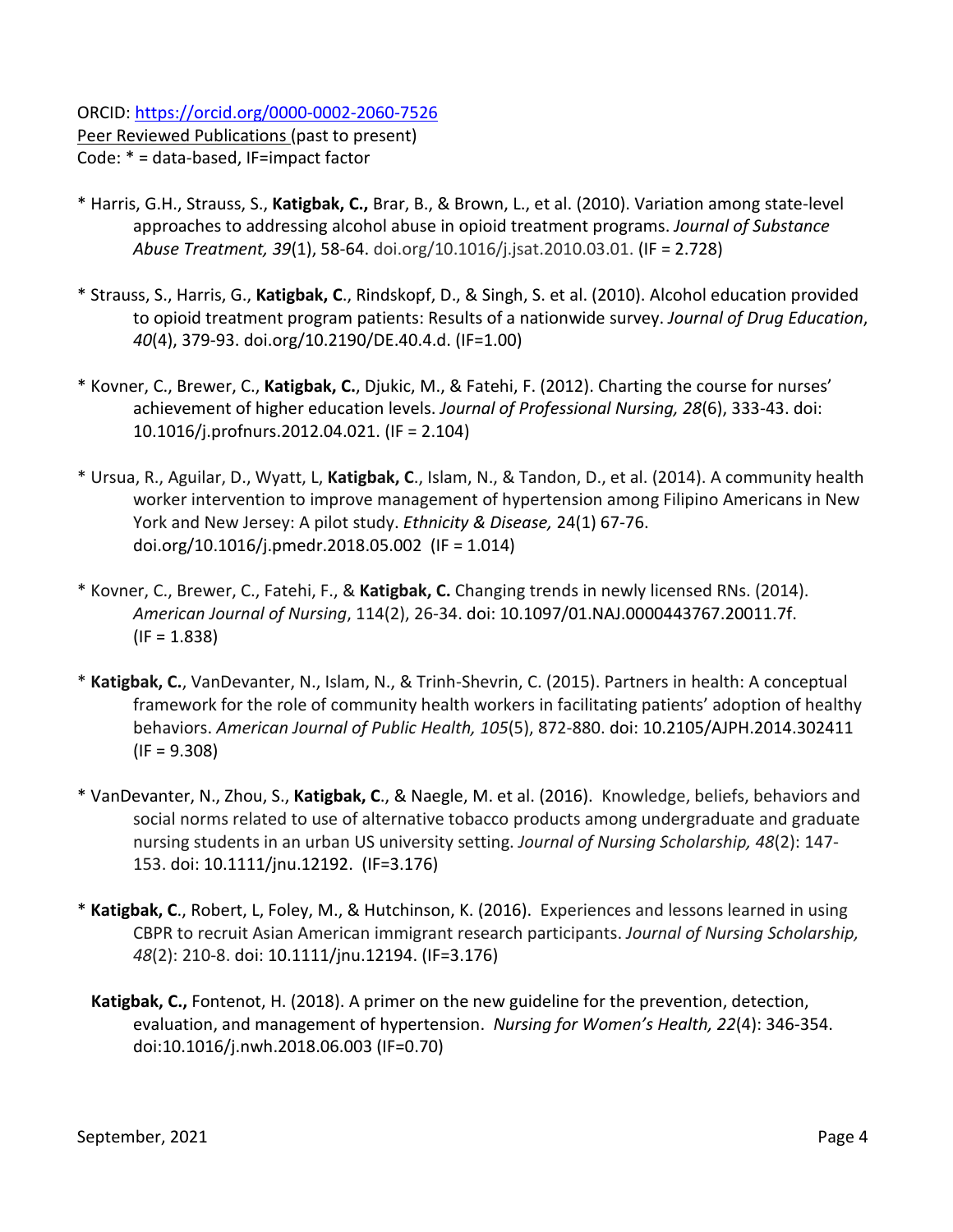- \* Chao, Y.Y., Musanti, R., Zha, P., & **Katigbak,** C. (2017). The Feasibility of an Exergaming Program in Underserved Older African-Americans. *Western Journal of Nursing Research, 40*(6), 815-833. doi: 10.1177/0193945916687529 (IF=1.217)
- \* VanDevanter, N**., Katigbak, C**., & Naegle, M. (2017). Nursing education to reduce use of tobacco and alternative tobacco products (ATPs): Change is imperative. *Journal of the American Psychiatric Nurses Association, 23*(6): 414-421. doi: 10.1177/1078390317711252. Epub 2017 Aug 4. (IF = 1.652)
- \* **Katigbak, C**., Flaherty, E., Chao, Y., Nguyen, T., Cheung, D., & Kwan, R. (2018). A systematic review of culturally specific interventions to increase physical activity for older Asian Americans. *Journal of Cardiovascular Nursing, 33*(4): 313-321*.* doi: 10.1097/JCN.0000000000000459 (IF=1.675)
- \* Chao, Y.Y., **Katigbak, C**., Zhang, N. J., & Dong, X. (2018). Association between perceived social support and depressive symptoms among community-dwelling older Chinese Americans. *Gerontology and Geriatric Medicine*, *4*, 2333721418778194. doi.org/10.1177/2333721418778194
- \* **Katigbak, C.,** Maglalang, D., Chao, Y.Y., Au, H., & Liang, W. (2018). Cultural perspectives on tobacco use and cessation among Chinese American immigrants: A community-engaged qualitative study. *Journal of Transcultural Nursing. 30*(4), 350-358. doi.org/10.1177/1043659618817583 (IF=1.262)
- \* Kwan, R., Cheung, D., Lo, S., Ho, L., **Katigbak, C.,** & Chao, Y., et al. (2019). Frailty and its association with Mediterranean diet, life-space and social participation in community-dwelling older people. *Geriatric Nursing, 40* (3),320-326. doi: 10.1016/j.gerinurse.2018.12.011. (IF=2.361)
- \* **Katigbak, C.,** Maglalang, D., Nguyen, T., Wang, M., & Lo. C. (2019). Older Chinese Americans' perspectives on physical activity: A Mixed Methods Study. *Journal of Applied Gerontology.*  Advance online publication. doi.org/10.1177/0733464819835443 (IF=1.683)
- \* Chao, Y.Y. Seo, J.Y., **Katigbak, C**., Chang, Y.P. (2020). Utilization of Mental Health Services Among Older Chinese Immigrants in New York City. *Community Mental Health Journal*. Advance online publication. doi.org/10.1007/s10597-020-00570-2 (IF=1.292)
- \*Maglalang, D.D., Sorensen, G., Hopcia, K., Hashimoto, D.M., **Katigbak**, C., Pandey, S., Takeuchi, D.T., & Sabbath, E.L. (2021). Job and Personal Demands and Burnout Among Healthcare Workers: The Moderating Role of Workplace Flexibility. *Social Science and Medicine Population Health*. Apr, 22. DOI: 10.1016/j.ssmph.2021.100802 (IF=4.634)
- \*Maglalang, D.D., **Katigbak**, C., López-Gómez, M.A., Sorensen, G., Hopcia, K., Hashimoto, D.M., Pandey, S., Takeuchi, D.T., & Sabbath, E.L. (2021). Workplace Discrimination and Short Sleep among Healthcare Workers: The Buffering Effect of People-Oriented Culture. *Journal of Occupational and Environmental Medicine, 63* (10), 857-864. (IF=2.162)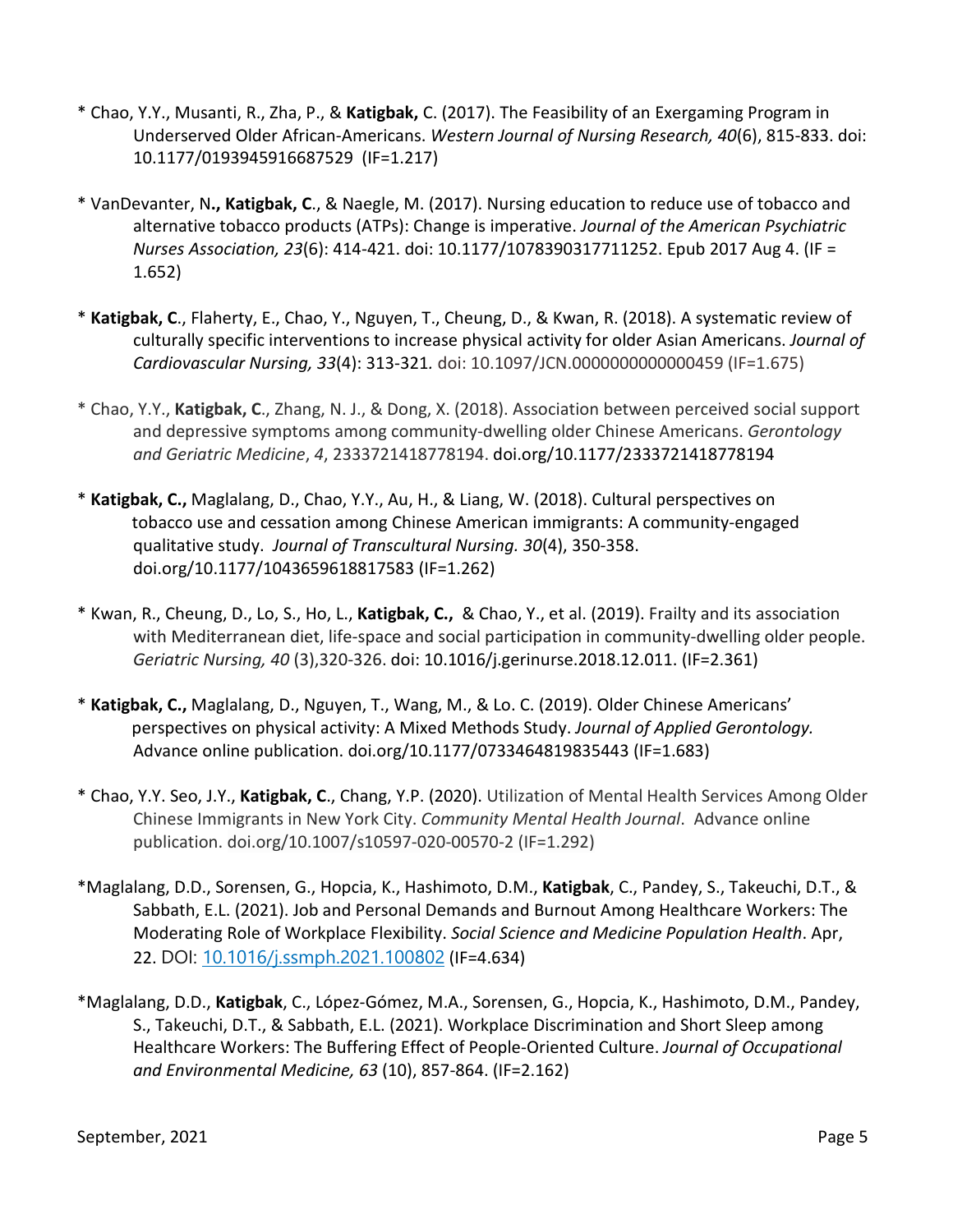#### Non-Peer Reviewed Publications

- Kovner, C., Chung-Ho, L., Lusk, E., **Katigbak, C.,** Selander, N. (2013). Sustainability of the IOM 80/20 nursing initiative as viewed through a decision support system supporting "What-If" benchmarking capabilities. *Journal of Management and Sustainability, 3*(3). doi: 10.5539/jms.v3n3p25.
- Lusk, E., Kovner, C., Chung-Ho, L., **Katigbak, C.,** Selander, N. (2013). The technical underpinnings and extended "what if" analysis of the decision support systems programmed for the IOM 80/20 nursing initiative. *Journal of Management, Economics, and Information Technology,* 3(3).

## Books & Chapters

**Katigbak, C.** (Accepted). Health Workers. In Nadal, K., Tintiangco-Cubales, A., & David, E.J.R. (Eds.), Filipina/o/x American Encyclopedia. SAGE Publishing.

#### **Under Review**

- \*Maglalang, D.D., **Katigbak,** C., Pandey, S., Takeuchi, D.T., & Sabbath, E.L. (Under Review). Personal Demands & Resources of Filipina Care Workers in New England.
- \*Maglalang, D.D., Condor, J.L., Bañada, R., Nuestro, E. & **Katigbak,** C. (Under Review). Perceived Discrimination and Psychological Distress: A Survey of Filipino Americans in Massachusetts during the COVID-19 Pandemic.

#### **Peer Reviewed Abstracts**

- **Katigbak, C**., VanDevanter, N., Shevrin, C., Islam, N et al. (2014). Community health workers' roles in facilitating adoption of heart healthy behaviors. *Circulation;* 130: A18996.
- **Katigbak, C**., Zuo, S., Chan, P (2017). Chinese immigrants' views on exercise and using technology to enhance physical activity. *Innovation in Aging, 1*(S1) 404-405. doi.org/10.1093/geroni/igx004.1459

#### **Doctoral Dissertation:**

**Katigbak, C**. (2013). Exploring the role of community health workers upon hypertension related behaviors with Filipino Americans in New York City [Dissertation]. New York, New York: New York University.

#### **PRESENTATIONS:**

#### International

**Katigbak, C**., VanDevanter, N., Ursua, R., Gamboa, L., Aguilar, D., Trinh-Shevrin, C., Chyun, D., Islam, N., & Rey, M. (2011, October*). Developing a conceptual framework of the community health worker role with hypertension related behavior change*. Oral presentation at the American Public Health Association (APHA) 139<sup>th</sup> Annual Meeting and Exposition, Washington, DC.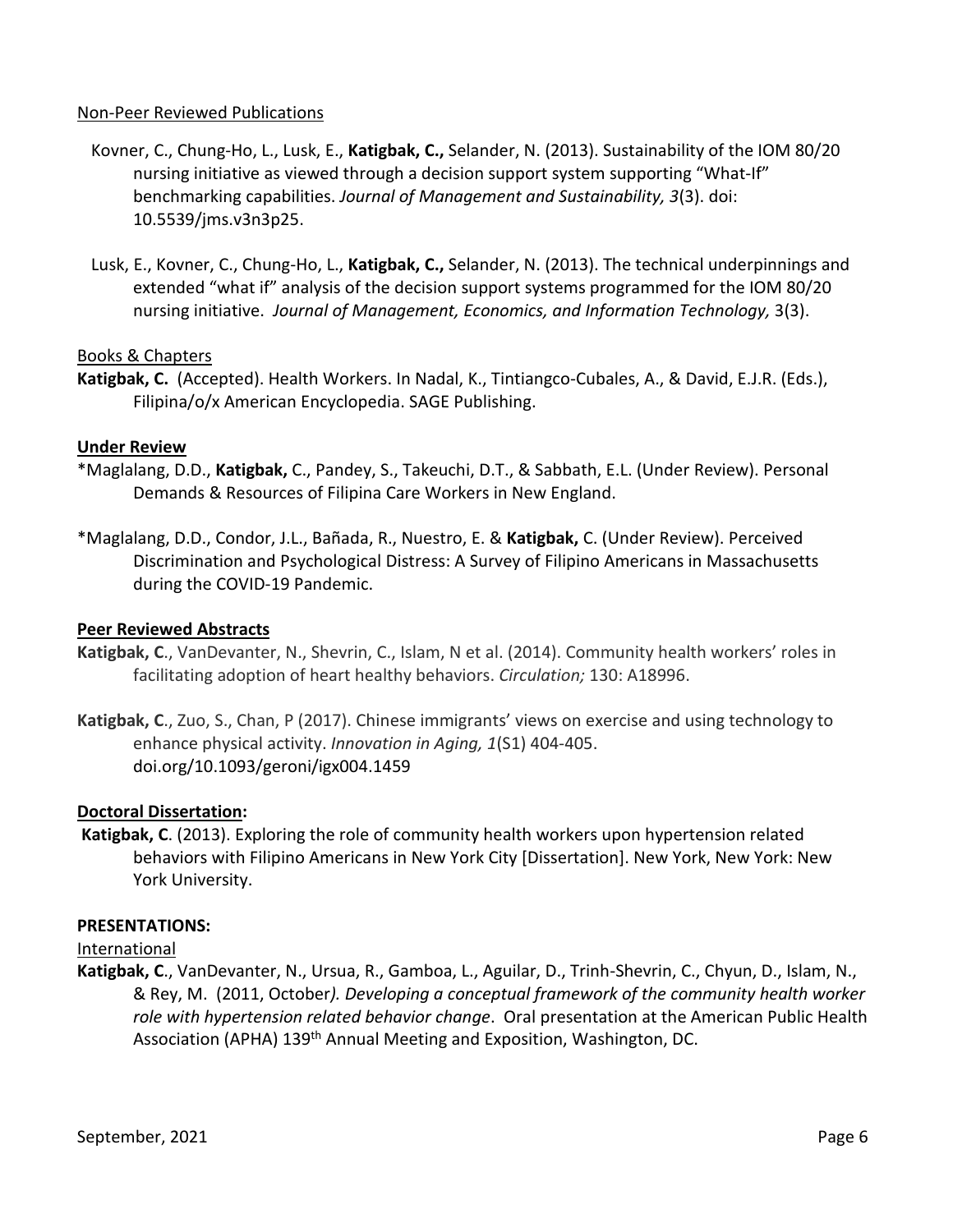- **Katigbak, C**., VanDevanter, N., Ursua, R., Gamboa, L., Aguilar, D., Trinh-Shevrin, C., Chyun, D., Islam, N., & Rey, M. (2012, October). *Perspectives of the community health worker (CHW) role among Filipino-Americans with hypertension in NYC: A Conceptual Framework.* Poster presentation at the American Public Health Association (APHA) 140<sup>th</sup> Annual Meeting and Exposition, San Francisco, CA, October
- **Katigbak, C**., VanDevanter, N., Trinh-Shevrin, C., Islam, N., & Chyun, D. (2014, November). Community health workers' roles in facilitating the adoption of heart healthy behaviors. American Heart Association (AHA) Scientific Sessions 2014. Chicago, IL.
- **Katigbak, C**., Au, H., Chan, P., Zuo, S. (2017. July). Chinese American older adults' attitudes, behaviors, and beliefs about physical activity. (2017. July). 21<sup>st</sup> International Association of Gerontology and Geriatrics [IAGG] World Congress of Gerontology and Geriatrics, Technology Day (Minute Madness Oral Presentation). San Francisco, California.
- **Katigbak, C**., Au, H., Chan, P., Zuo, S. (2017. July). Chinese immigrants views on exercise and using technology to enhance physical activity. 21<sup>st</sup> IAGG World Congress of Gerontology and Geriatrics, (Poster Session). San Francisco, California.
- Chao, Y., **Katigbak, C**., & Dong, X. (2018, November). *Association Between Depressive Symptoms and Traditional Chinese Medicine Use Among U.S. Chinese Older Adults.* Poster session presented at the meeting of the Gerontological Society of America, Boston, MA.
- **Katigbak, C**., Matz-Costa, C., & Jimison, H. (2018, November). Together, We Move: A Multi-Component Intervention to Increase Physical Activity for Ethnic Minority Older Adults. In C. Matz-Costa (Chair), *Social Engagement Strategies for Increasing the Health and Well-Being of Diverse Older Adults.* Symposium conducted at the meeting of the Gerontological Society of America, Boston, MA.
- Chao, Y., **Katigbak, C**., & Dong, X. (2018, November). Depressive Symptoms and Traditional Chinese Medicine Use in Older Chinese Americans. In B. Wu (Chair), *Scientists in Development of Research Ideas: HIGN Interprofessional Summer Scholars Program.* Symposium conducted at the meeting of the Gerontological Society of America, Boston, MA.
- **Katigbak, C**., Matz-Costa, C., & Jimison, H. (2018, November). Levering Mobile Communication Channels to Increase Physical Activity for Ethnic Minority Older Adults. In B. Wu (Chair), *Scientists in in Development of Research Ideas: HIGN Interprofessional Summer Scholars Program.* Symposium conducted at the meeting of the Gerontological Society of America, Boston, MA.
- **Katigbak, C.,** Matz, C., Jimison, H. (2020, March). Let's Walk! : Leveraging mobile communication to promote physical activity with older Asian immigrants. Paper session, Eastern Nursing Research Society 32<sup>nd</sup> Annual Scientific Sessions, Boston MA.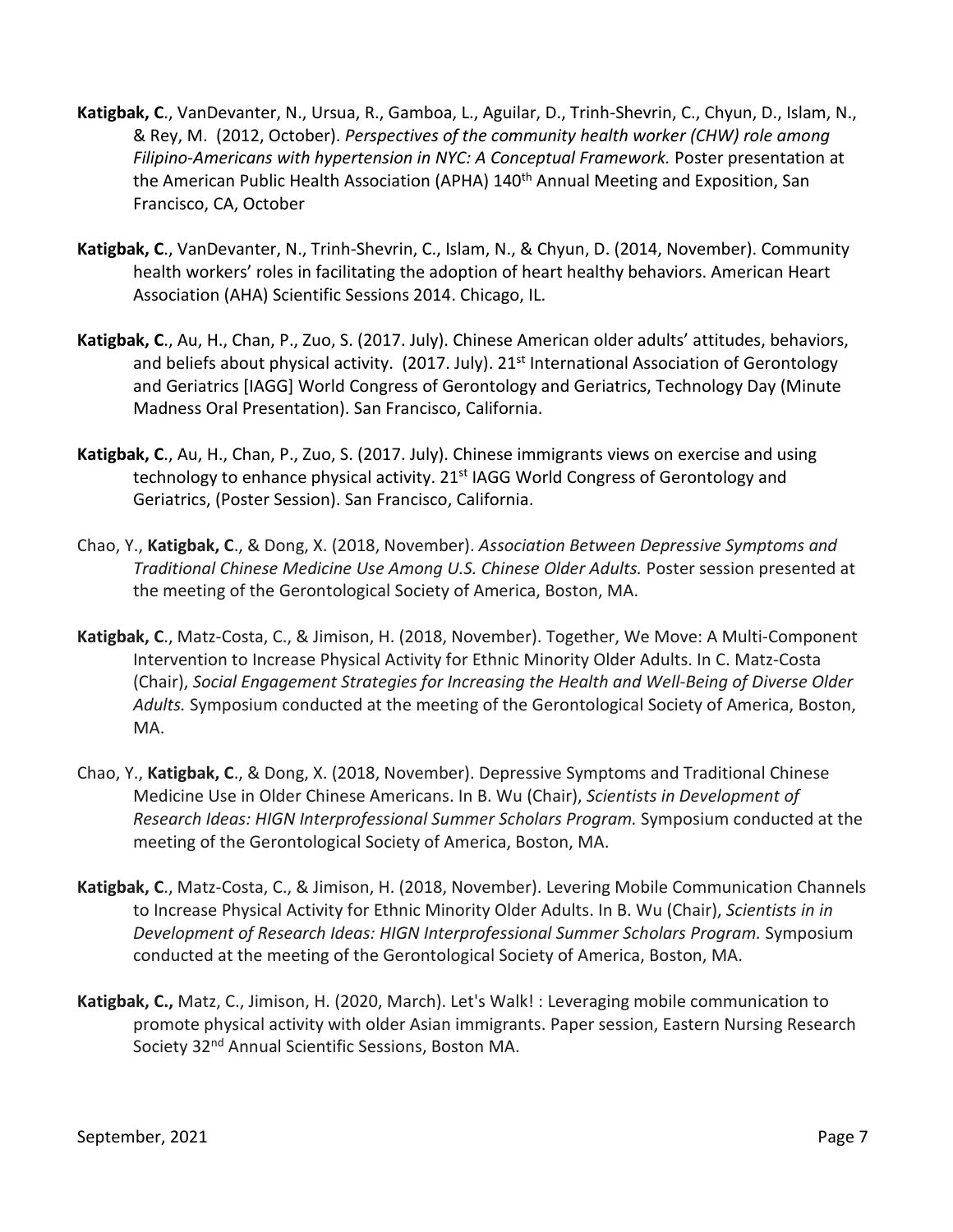National

- Strauss, S., Harris, G., & **Katigbak, C**. (2008, October). *Reports of State Methadone Authorities Regarding Alcohol Reduction Policies in Opioid Treatment Programs Nationwide*. Poster presentation at the American Association for the Treatment of Opioid Dependence. Tucson, AZ.
- Ursua, R, Aguilar, D., Nur, P., Gamboa, L., Perrella, E., Dimaporo, V., Wyatt, L., **Katigbak, C**., Shapiro, E., Rey, M. (2012, March). *Community Health Workers' Vital Role in Healthcare Reform*. Poster presentation at the Asian American Pacific Islander Nurses Association 9<sup>th</sup> Annual Conference. Health Reform: Impact on Practice, Research and Education, Las Vegas, NV.
- Rideout, C., Kwon, S., Shao-Chee, S., Islam, N., Tseng, W., Ruiz, Y., Wyatt, L., Shapiro, E., **Katigbak, C.,**  Calhoon, C., Gourevitch, M., Rey, M., & Trinh-Shevrin, C. (2012, April). *Developing the Community Empowered Research Training (CERT) Program: Building Research Capacity for Community-initiated and Community-driven Research*. Oral presentation at the Community Campus Partnerships for Health (CCPH) 15th Anniversary Conference, Houston, TX.
- **Katigbak, C**., VanDevanter, N., Trinh-Shevrin, C., & Islam, N. (2015, October). Partners in Health: Community health workers' roles in facilitating heart healthy behavior change. National Institute of Nursing Research's (NINR) 30<sup>th</sup> Anniversary Scientific Symposium (Poster Session). Bethesda, MD.

## Regional/State

- **Katigbak, C**., VanDevanter, N. (2008, March). *Oral Health of Patients with HIV/AIDS: An Integrative Review*. Poster presentation at the Eastern Research Nursing Society (ENRS) Pre-Dissertation Doctoral Student Poster Presentation. Philadelphia, PA.
- Cline, D., **Katigbak, C.**, & Melkus, G.D. (2011, March). *Diabetes Care of Rural Black Americans: State of the Science*. Oral presentation at the Eastern Nursing Research Society Conference, Philadelphia, PA.
- **Katigbak, C.** (2014, October). Community health workers' roles in facilitating the adoption of heart healthy behaviors. NYU Center for Asian American Health Conference. New York, NY.
- Flaherty, E., **Katigbak, C**., Rowland, J., Gregas, M. (2017). Routine Exercise Positively Impacts Sleep in College Students. PhD Student Poster session presented at the meeting of the Eastern Nursing Research Society, Philadelphia, PA.
- Au, H. **Katigbak, C**., Liang, W., Wang, M., & Maglalang, D. (2018, April). *Chinese American Older Adults' Culturally Bound Attitudes and Beliefs about Physical Activity.* Poster session presented at the meeting of the Eastern Nursing Research Society, Newark, NJ.
- Chao, Y.Y., **Katigbak, C**., Zhang, N.J., & Dong, X. (2018. April). *Association between Physical Function and Perceived Stress among Older Chinese Americans.* Poster session presented at the meeting of the Eastern Nursing Research Society, Newark, NJ.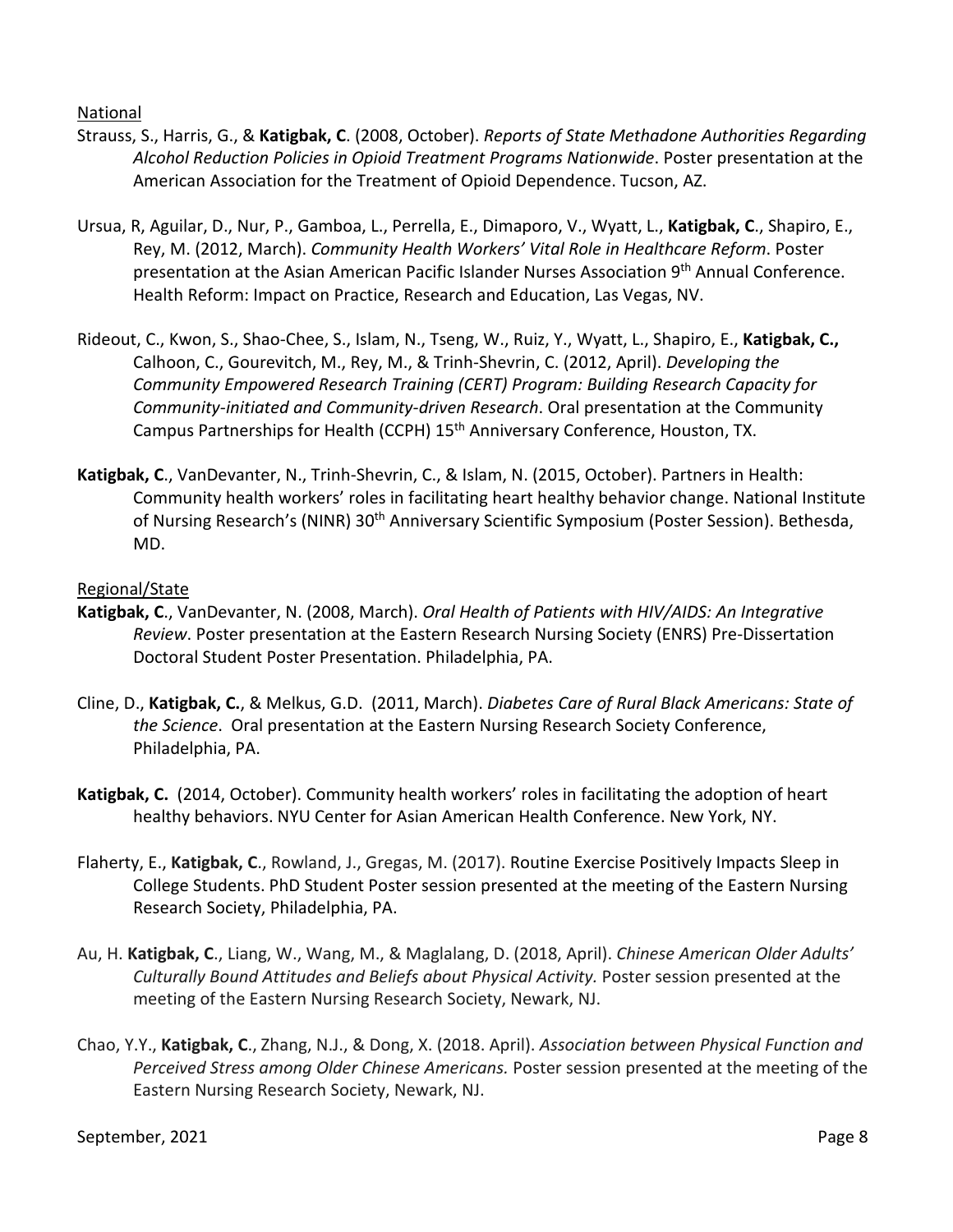- **Katigbak, C.** (2018, June). Together, we move: a multi-component intervention to improve physical activity for ethnic minority older adults. Roybal Center for Active Lifestyle Interventions. (Podium Presentation). Northeastern University. Boston, MA. (Invited)
- **Katigbak, C.** (2018, June). Underserved and vulnerable populations: addressing recruitment and retention issues. Roybal Center for Active Lifestyle Interventions. (Panel Presentation). Northeastern University. Boston, MA. (Invited)
- **Katigbak, C.** (2019, April). Let's Walk: Community engaged approaches to improving physical activity for ethnic minority older adults. Tufts Clinical and Translational Science Institute. (Podium Presentation). Tufts University. Boston, MA. (Invited)

## Local

- **Katigbak, C.**, VanDevanter, N. (2007, July). *Oral Health of Special Needs and Older Populations*. Poster presentation at the New York University College of Dentistry and College of Nursing - Summer Student Research Poster Presentation. New York, NY.
- **Katigbak, C**., VanDevanter N. (2008, April). *Oral Health of Patients with HIV/AIDS: An Integrative Review*. Poster presentation at the New York University College of Dentistry and College of Nursing – Annual Student Research Competition. New York, NY.
- **Katigbak, C.** (2009, October). *Predictors of dietary behavior among hypertensive Filipino Americans*. Poster presentation at the Center for Asian American Health Conference. New York, NY.
- Cline, D., **Katigbak, C.**, & Melkus, G.D. (2011, June). *Diabetes Care of Rural Black Americans: State of the Science*. Oral presentation at the NYU Langone Medical Center Nursing Research Conference, New York, NY.
- **Katigbak, C**. (2015, June). "We struggle, so we smoke": Finding community driven solutions for tobacco use among Asian Americans. Asian Community Health Fair, Chinese Consolidated Benevolent Association of New England, Boston, MA. (Invited)
- **Katigbak, C**., Leung, T., & Foley, M. (2015, April) Knowledge, beliefs, and behaviors related to alternative tobacco use among nursing students in an urban university setting. Annual Spring Research Program, Sigma Theta Tau (Alpha Chi Chapter), Chestnut Hill, MA.
- Au, H., Lo, C., Nuestro, E., & **Katigbak, C**. (2017, April) Culturally bound perceptions of tobacco use and cessation among Chinese Americans. Annual Spring Research Program, Sigma Theta Tau (Alpha Chi Chapter), Chestnut Hill, MA.
- Au, H., Liang, W., Wang, M., & **Katigbak, C**. (2018, April) Chinese American older adults' culturally bound attitudes and beliefs about physical activity. Annual Spring Research Program, Sigma Theta Tau (Alpha Chi Chapter), Chestnut Hill, MA.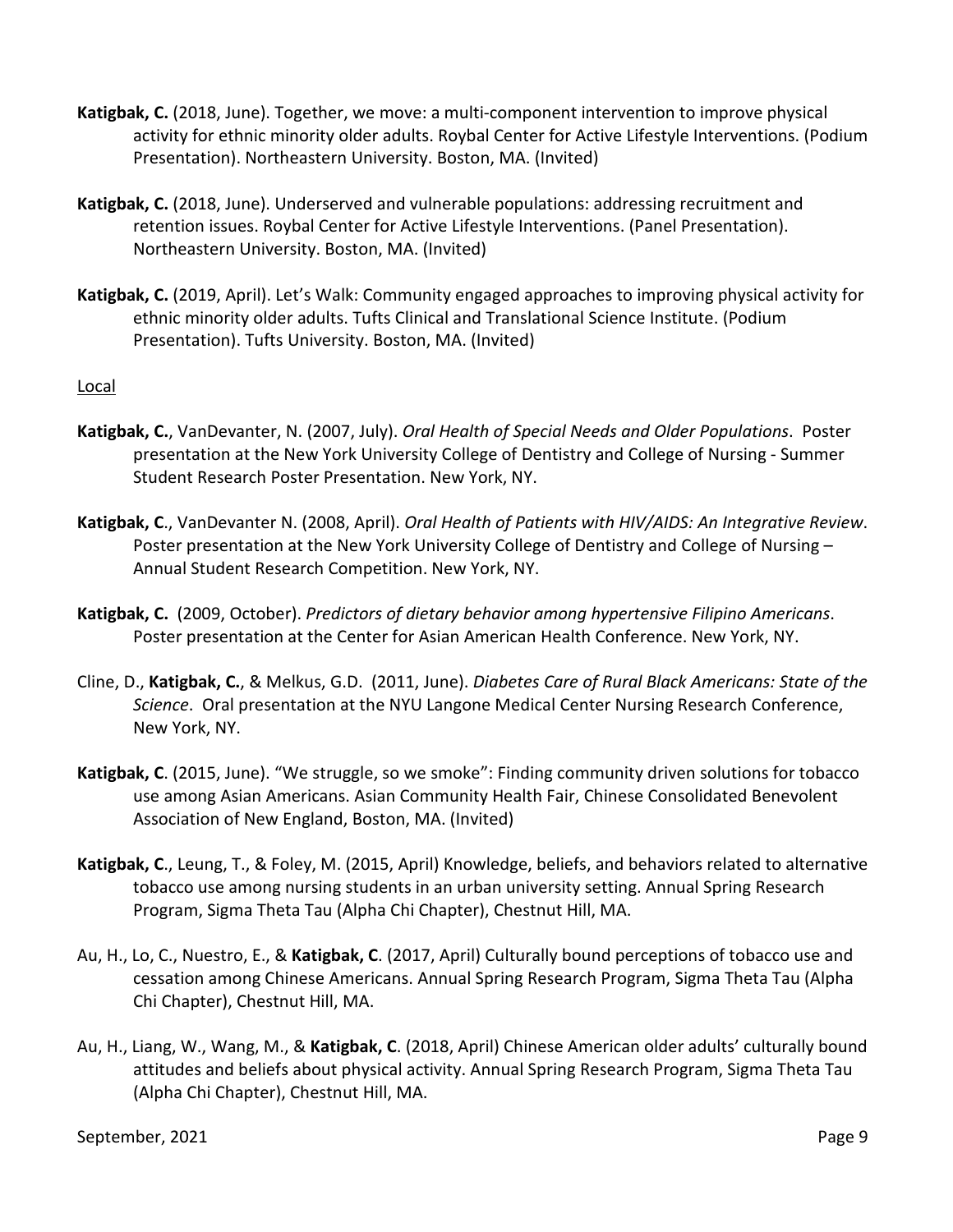## **PROFESSIONAL SERVICE:**

| <b>Editorial Boards</b>                                                                                                                                                                                          |                                                                     |                |
|------------------------------------------------------------------------------------------------------------------------------------------------------------------------------------------------------------------|---------------------------------------------------------------------|----------------|
| <b>Practical Implementation Nursing Science</b>                                                                                                                                                                  | <b>Editorial Board Member</b>                                       | 2021           |
| <b>Professional Service</b>                                                                                                                                                                                      |                                                                     |                |
| American Heart Association, Cardiovascular and<br><b>Stroke Nursing Council (CVSN)</b>                                                                                                                           | <b>Membership &amp; Communications</b><br>Committee                 | 2015-2019      |
|                                                                                                                                                                                                                  | <b>Membership &amp; Communications</b><br>Newsletter<br>(Co-Editor) | 2015-2019      |
|                                                                                                                                                                                                                  | Development Committee (Co-<br>Chair)                                | 2019-2021      |
| <b>Eastern Nursing Research Society</b>                                                                                                                                                                          | <b>Executive Board, Secretary</b>                                   | 2019-2021      |
| Tufts CTSI, Addressing Disparities in Asian Populations<br>through Translational Research (ADAPT) program<br>(Tufts University School of Medicine, Department of<br><b>Public Health and Community Medicine)</b> | <b>Affiliate Member</b>                                             | 2019-2021      |
| <b>Professional Memberships</b>                                                                                                                                                                                  |                                                                     |                |
| Sigma Theta Tau International Honor Society of<br><b>Nursing</b>                                                                                                                                                 | Member                                                              | 2003           |
| American Academy of Nurse Practitioners                                                                                                                                                                          | Member                                                              | 2007-2011      |
| <b>Eastern Nursing Research Society</b>                                                                                                                                                                          | Member                                                              | 2013-2021      |
| American Public Health Association                                                                                                                                                                               | Member                                                              | 2011-2014      |
| American Nurses' Association                                                                                                                                                                                     | Member                                                              | 2013-2017      |
| Preventive Cardiovascular Nurses' Association                                                                                                                                                                    | Member                                                              | 2014-2019      |
| <b>American Heart Association</b>                                                                                                                                                                                | Fellow                                                              | 2014-          |
| <b>Gerontological Society of America</b>                                                                                                                                                                         | Member                                                              | 2016-          |
| <b>Professional Ad-hoc Review Activities:</b>                                                                                                                                                                    |                                                                     |                |
| American Public Health Association                                                                                                                                                                               | <b>Abstract Reviewer</b>                                            | 2021           |
| Journal of Cardiovascular Nursing                                                                                                                                                                                | <b>Manuscript Reviewer</b>                                          | 2014 - present |
| <b>Cancer Epidemiology</b>                                                                                                                                                                                       | <b>Manuscript Reviewer</b>                                          | 2015           |
| <b>Preventive Medicine Reports</b>                                                                                                                                                                               | <b>Manuscript Reviewer</b>                                          | 2016           |
| International Association of Gerontology and Geriatrics                                                                                                                                                          | <b>Abstract Reviewer</b>                                            | 2016           |
| <b>JMIR</b>                                                                                                                                                                                                      | <b>Manuscript Reviewer</b>                                          | $2019 -$       |
| The Gerontologist                                                                                                                                                                                                | <b>Manuscript Reviewer</b>                                          | $2019 -$       |
| Journal of Applied Gerontology                                                                                                                                                                                   | <b>Manuscript Reviewer</b>                                          | $2019 -$       |
|                                                                                                                                                                                                                  |                                                                     |                |

## **Institutional Service**

September, 2021 **Page 10**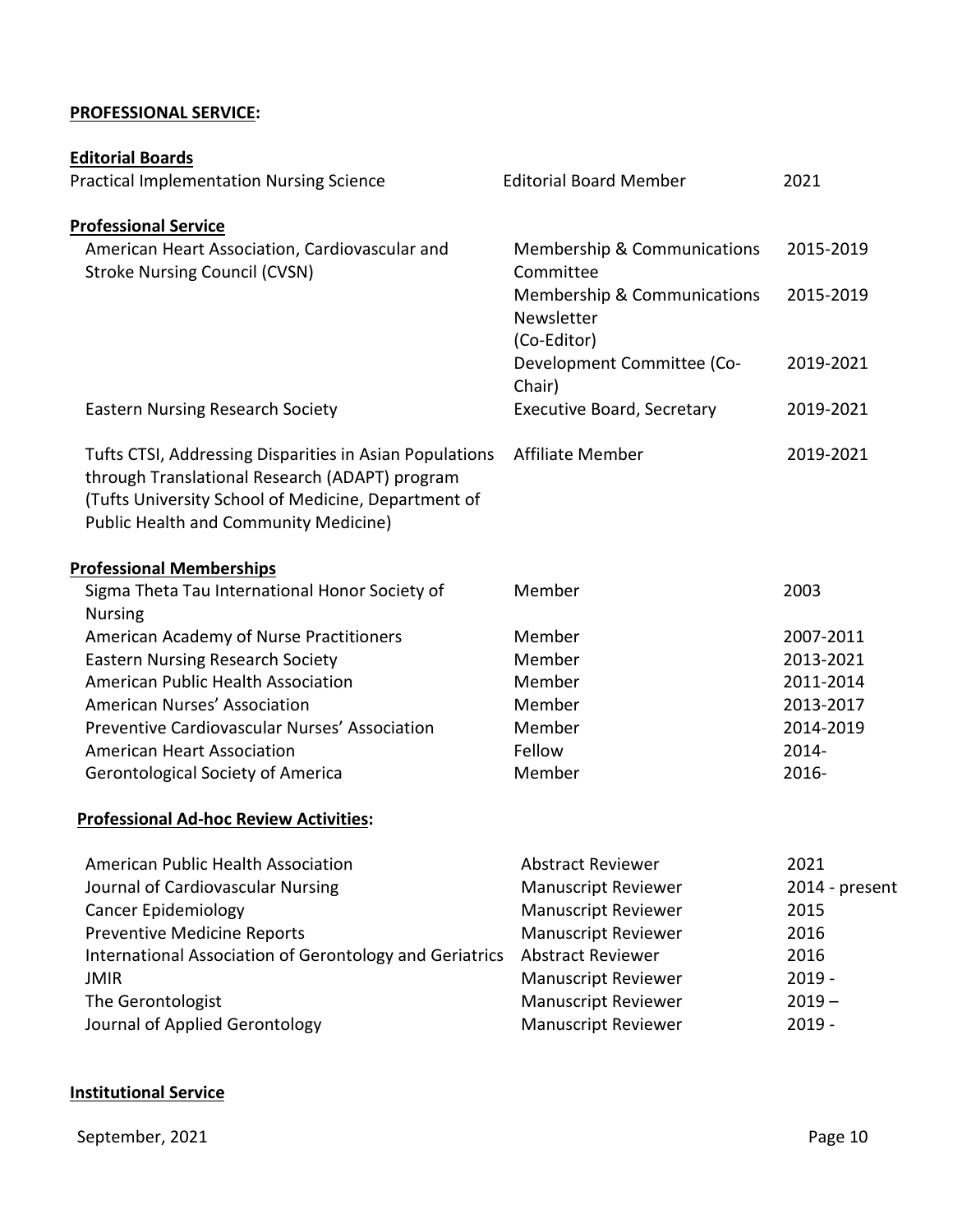| <b>New York University:</b>        |                                                              |               |                        |                               |               |                    |  |
|------------------------------------|--------------------------------------------------------------|---------------|------------------------|-------------------------------|---------------|--------------------|--|
|                                    | Advanced Nursing Students' Organization                      |               |                        | <b>Student Representative</b> |               | 2005-2006          |  |
| Pless Center for Nursing Research  |                                                              | Volunteer     |                        | 2006                          |               |                    |  |
|                                    | Advanced Nursing Students' Organization                      |               | Secretary              |                               |               | 2006-2007          |  |
|                                    | NYU College of Nursing and College of Dentistry,             |               | Nursing Co-ordinator   |                               | 2007          |                    |  |
|                                    | International Outreach Program                               |               |                        |                               |               |                    |  |
|                                    | Doctoral Students' Organization                              |               | Vice-President         |                               |               | 2007-2008          |  |
|                                    | <b>Boston College William F. Connell School of Nursing:</b>  |               |                        |                               |               |                    |  |
|                                    | Peers Advancing Science and Scholarship                      |               | Member                 |                               |               | 2013-2019          |  |
| <b>Diversity Advisory Board</b>    |                                                              |               | Member                 |                               |               | 2013-2021          |  |
|                                    | Keys to Inclusive Leadership in Nursing, Mentor              |               | Secretary              |                               |               | 2013-2021          |  |
|                                    | <b>Academic Technology Committee</b>                         |               |                        | (Elected; Co-Chair)           |               | 2014-2015          |  |
|                                    | Undergraduate Program Academic Advisor                       |               |                        |                               |               | 2014-2021          |  |
|                                    | Sigma Theta Tau - Alpha Chi Chapter                          |               |                        | Awards Committee (Co-Chair)   |               | 2014-2021          |  |
| <b>Faculty Search Committee</b>    |                                                              |               | Member                 |                               |               | 2015-2017          |  |
| <b>CSON Affairs Committee</b>      |                                                              |               |                        | Member, Chair (AY 2018-2019)  |               | 2016-2019          |  |
| CSON Class of 2020                 |                                                              |               | <b>Faculty Advisor</b> |                               |               | 2016-2020          |  |
|                                    | Adult Gerontology Comprehensive Exams                        |               | Evaluator              |                               |               | 2016-2017          |  |
|                                    | Baccalaureate Program Committee                              |               | Member                 |                               |               | 2019-2021          |  |
| <b>Boston College</b>              |                                                              |               |                        |                               |               |                    |  |
|                                    | Junior Scholars in Conversation                              |               | Member                 |                               |               | 2013-2014          |  |
|                                    | Aquino Scholarship Committee                                 |               | Member                 |                               |               | 2015-2021          |  |
| <b>Intersections Villa Retreat</b> |                                                              |               | Participant            |                               | 2016          |                    |  |
|                                    | Park Street Corporation Speaker Series                       |               | Member                 |                               |               | <b>March 2019</b>  |  |
|                                    | UT Health Science Center at Houston, Cizik School of Nursing |               |                        |                               |               |                    |  |
| <b>PhD Council</b>                 |                                                              |               | Member                 |                               |               | 2021-              |  |
| <b>Research Advisory Council</b>   |                                                              |               | Member<br>2021-        |                               |               |                    |  |
| <b>Courses Taught:</b>             |                                                              |               |                        |                               |               |                    |  |
| Institution                        | <b>Course Name</b>                                           | Course        | <b>Credits</b>         | Role                          | <b>Dates</b>  | Mode of            |  |
|                                    |                                                              | <b>Number</b> |                        |                               |               | <b>Instruction</b> |  |
| Dominican                          | Introduction to                                              | <b>NR 223</b> | 3                      | Instructor                    | $6/07 - 7/07$ | Didactic           |  |
| College,                           | <b>Professional Nursing I</b>                                |               |                        |                               |               |                    |  |
| <b>Division of</b>                 | Introduction to                                              | <b>NR 224</b> | 3                      | Instructor                    | $6/07 - 7/07$ | Didactic           |  |
| <b>Nursing</b>                     | <b>Professional Nursing II</b>                               |               |                        |                               |               |                    |  |

|            | NYU College Leadership and | N41.1245 | Guest Lecturer | 2006-2007 |
|------------|----------------------------|----------|----------------|-----------|
| of Nursing | Management in              |          |                |           |

Nursing